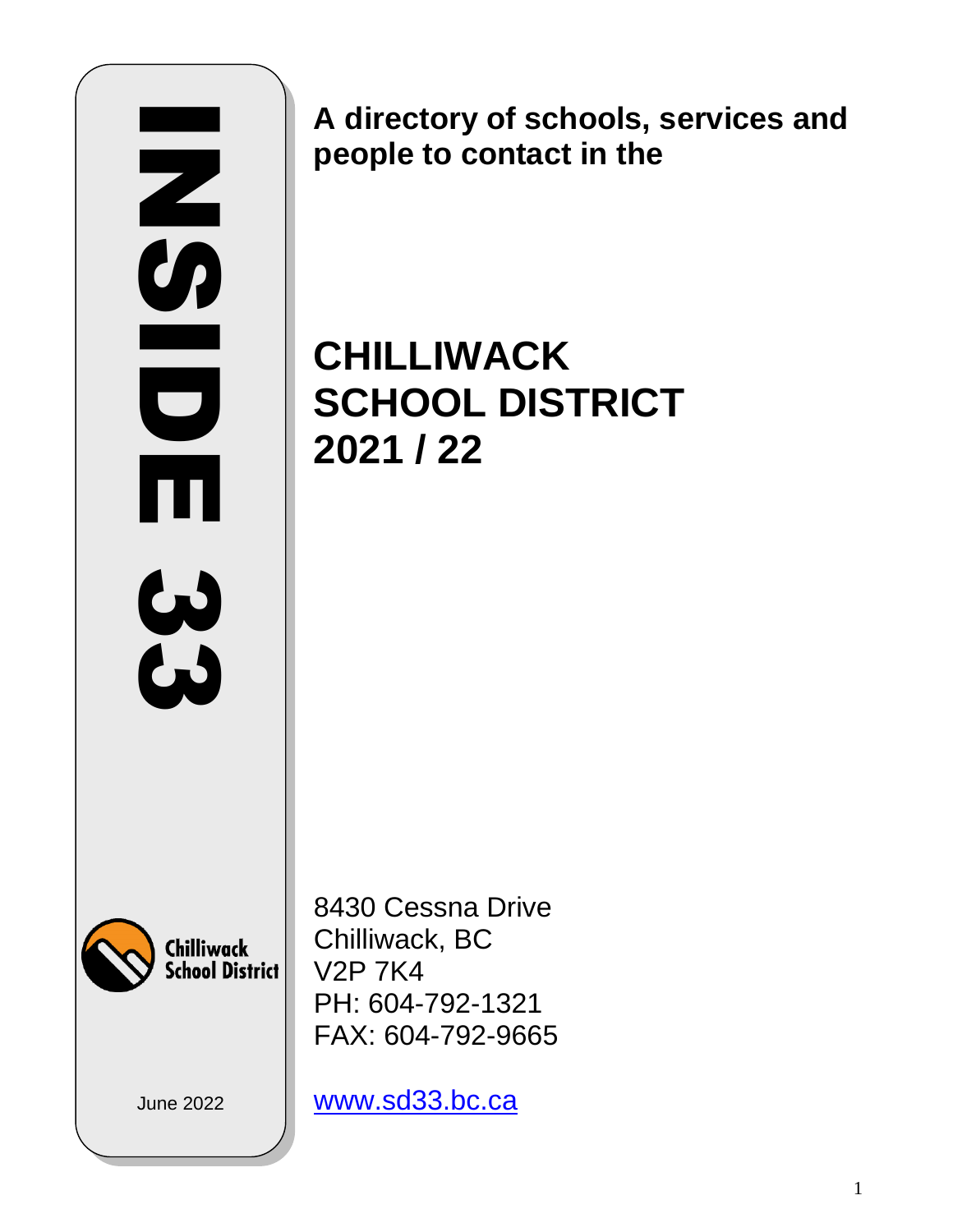## **BOARD OF EDUCATION**

| <b>TRUSTEE</b>              | <b>PHONE / EMAIL</b>                        | <b>SCHOOL LIAISONS</b>                                                                                                      |
|-----------------------------|---------------------------------------------|-----------------------------------------------------------------------------------------------------------------------------|
| Jared Mumford, Chair        | 604-845-4162<br>jared_mumford@sd33.bc.ca    | Cheam El., Chilliwack Secondary, Robertson El., Vedder El.,<br><b>Watson El., Yarrow Community</b>                          |
| Willow Reichelt, Vice Chair | 604-701-7377<br>willow reichelt@sd33.bc.ca  | Greendale El., Kwiyegel Secondary, Leary Integrated Arts &<br>Tech., Little Mountain El., Strathcona El., Vedder Middle     |
| Carin Bondar                | 604-997-9978<br>carin bondar@sd33.bc.ca     | AD Rundle Middle, Central El. Community, E. Chilliwack El.,<br>Evans El., Imagine High IATS, Rosedale Traditional Community |
| Darrell Furgason            | 778-227-6253<br>darrell_furgason@sd33.bc.ca |                                                                                                                             |
| <b>Heather Maahs</b>        | 604-798-2026<br>heather maahs@sd33.bc.ca    | Bernard El., Chilliwack Middle, Cultus Lake Community,<br>Promontory Heights Community, Sardis Secondary, Tyson El.         |
| <b>Barry Neufeld</b>        | 604-798-9425<br>barry_neufeld@sd33.bc.ca    |                                                                                                                             |
| David Swankey               | 604-378-4661<br>david_swankey@sd33.bc.ca    | GW Graham Secondary, McCammon El., Mt. Slesse Middle,<br>Sardis El., Unsworth El.                                           |

## **DISTRICT ADMINISTRATION OFFICE PH: 604-792-1321**

8430 Cessna Drive, Chilliwack, BC V2P 7K4 **FAX: 604-792-9665** 

| Superintendent                        | Rohan Arul-Pragasam    | T: 604-792-1321 |
|---------------------------------------|------------------------|-----------------|
| Secretary Treasurer                   | Gerry Slykhuis         | T: 604-703-1781 |
| Assistant Superintendent              | <b>Kirk Savage</b>     | T: 604-703-1714 |
| Assistant Superintendent              | Paula Jordan           | T: 604-703-1725 |
| Director of Instruction               | David Manuel           | T: 604-798-1647 |
| International Education Administrator | Glen Tiechko           | T: 604-703-1794 |
| <b>Executive Assistant</b>            | Donna Vogel (LOA)      | T: 604-703-1788 |
| Executive Assistant                   | Lisa Champagne (Temp.) | T: 604-703-1788 |
| <b>Executive Assistant</b>            | <b>Talana McInally</b> | T: 604-703-1775 |
| <b>Executive Assistant</b>            | Joanne Britton         | T: 604-703-1713 |
| Systems Information & Data Manager    | Niki Wiens             | T: 604-703-1764 |
| Administrative Assistant              | Carol Bond             | T: 604-703-1773 |
|                                       |                        |                 |

#### **FINANCE DEPARTMENT**

| <b>Assistant Secretary Treasurer</b>                | Mark Friesen    | T: 604-703-1798 |
|-----------------------------------------------------|-----------------|-----------------|
| Manager of Finance                                  | Kevin Josephson | T: 604-703-1777 |
| Payroll Manager                                     | Dolores Graham  | T: 604-703-1786 |
| Payroll - Support Staff (Permanent)                 | Julie Dinh      | T: 604-703-1782 |
| Payroll - Teachers                                  | Susi Paulsen    | T: 604-703-1787 |
| Payroll - TTOC, Casual Support Staff, CUPE Benefits | Chelsea Currie  | T: 604-703-1736 |
| Accounts Payable / Receivable                       | Debbie Street   | T: 604-703-1733 |
| <b>Accounts Payable</b>                             | Leanne Dahl     | T: 604-703-1783 |
| <b>Accounts Payable</b>                             | Michaella Clark | T: 604-703-1785 |
| <b>Accounts Payable</b>                             | Diane Foster    | T: 604-703-1799 |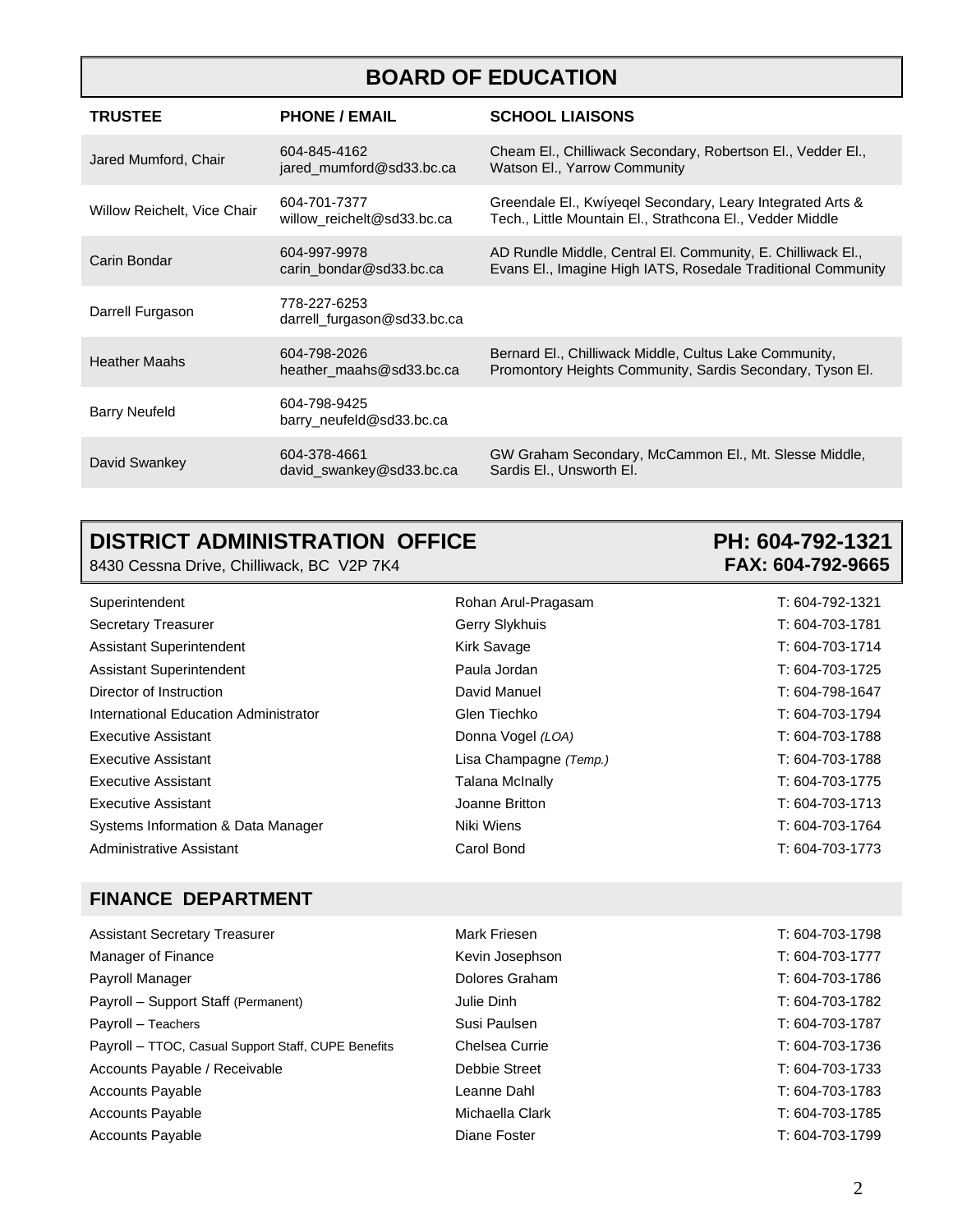#### **HUMAN RESOURCES FAX: 604-792-1898**

| Director of Human Resources                          | TBD                   | T: 604-703-1790 |
|------------------------------------------------------|-----------------------|-----------------|
| <b>District Principal Human Resources</b>            | Nadine Clattenburg    | T: 604-703-1750 |
| <b>District Principal Human Resources</b>            | Diego Testa           | T: 604-703-1718 |
| Human Resources Manager                              | Rachael Green         | T: 604-703-1776 |
| Human Resources Manager                              | Kelly Murphy          | T: 604-703-1789 |
| Human Resources Manager                              | Olivia Oleksinski     | T: 604-703-1771 |
| Human Resources Information Systems Manager          | TBD                   | T: 604-703-1754 |
| Manager - Occupational Health & Safety               | Daryl Rued            | T: 604-703-1765 |
| <b>Executive Assistant</b>                           | Donna Dove            | T: 604-703-1791 |
| Administrative Assistant                             | Mayra Frose           | T: 604-703-1780 |
| Administrative Assistant                             | <b>Farah Parks</b>    | T: 604-703-1724 |
| Administrative Assistant / Reception                 | Ashley Joiner         | T: 604-703-1763 |
| Replacement Staff Facilitator (TTOC)                 | <b>Stephen Clarke</b> | T: 604-703-1792 |
| <b>Replacement Staff Facilitator (Support Staff)</b> | Harpreet Sandhu       | T: 604-703-1793 |

49520 Prairie Central Road, Chilliwack, BC V2P 6H3

#### **Indigenous Education:**

| <b>District Principal</b>                              | <b>Brenda Point</b>    | Ext. 2227 | T: 604-798-4732 |
|--------------------------------------------------------|------------------------|-----------|-----------------|
| District Vice Principal (Temp.)                        | Jaimee Charlie         |           | T: 604-819-0773 |
| Aboriginal District Coordinator                        | Nerine Graham          | Ext. 2226 | T: 604-798-4741 |
| Aboriginal Enhancement Education Teacher               | Saylesh Wesley         |           | T: 604-798-7918 |
| Administrative Assistant                               | Wendy Mazurenko        | Ext. 2224 | T: 604-794-5553 |
| <b>Curriculum Department:</b>                          |                        |           |                 |
| District Vice Principal                                | Justin Moore           |           | T: 604-819-7551 |
| <b>District Literacy Coordinator</b>                   | Hollie Redden          |           | T: 604-798-1844 |
| <b>District French Coordinator</b>                     | Carly Beamin           |           | T: 604-703-6366 |
| District Curriculum Support Teacher - Math & Science   | Janet Foreman          |           | T: 604-703-6254 |
| District Curriculum Support Teacher - Math             | Nicole Hayes           |           | T: 604-316-2585 |
| District Coordinator of ADST & Career Transitions K-12 | <b>Heather Elliott</b> |           | T: 604-309-8601 |
| K/1 Literacy Intervention Coordinator                  | Karen Allan            |           | T: 604-798-7276 |
| Administrative Assistant                               | <b>Brandee Jersak</b>  | Ext. 2223 | T: 604-794-5553 |

#### **Student Services:**

| <b>District Principal</b>                       | Brenda Calendino       | T: 604-845-3348 |
|-------------------------------------------------|------------------------|-----------------|
| <b>District Vice Principal</b>                  | Jessica Adams-Loupret  | T: 604-795-0207 |
| Coordinator - Homebound & Alternate Support     | Alyson King            | T: 604-819-3757 |
| Coordinator - ELL / ESD, Mental Health & Gifted | Jan McAlpine           | T: 604-997-8976 |
| Coordinator - Mental Health Team                | Cathy Preibisch        | T: 604-845-0428 |
| Inclusion Education Helping Teacher             | Karen Lincoln          | T: 604-997-7483 |
| AAC Support Teacher                             | Grietha Van Gameron    | T: 604-819-3423 |
| <b>Education Assistant</b>                      | <b>Trust Unworried</b> |                 |
| <b>Education Assistant</b>                      | <b>Tanyss Christie</b> |                 |
| Child & Youth Care Worker                       | Karyn McMahon          |                 |
| Child & Youth Care Worker                       | Tasha Fedech           |                 |

## **LEARNING SERVICES** PH: 604-794-5553 PH: 604-794-5553 PH: 604-794-5553 PH: 604-794-5553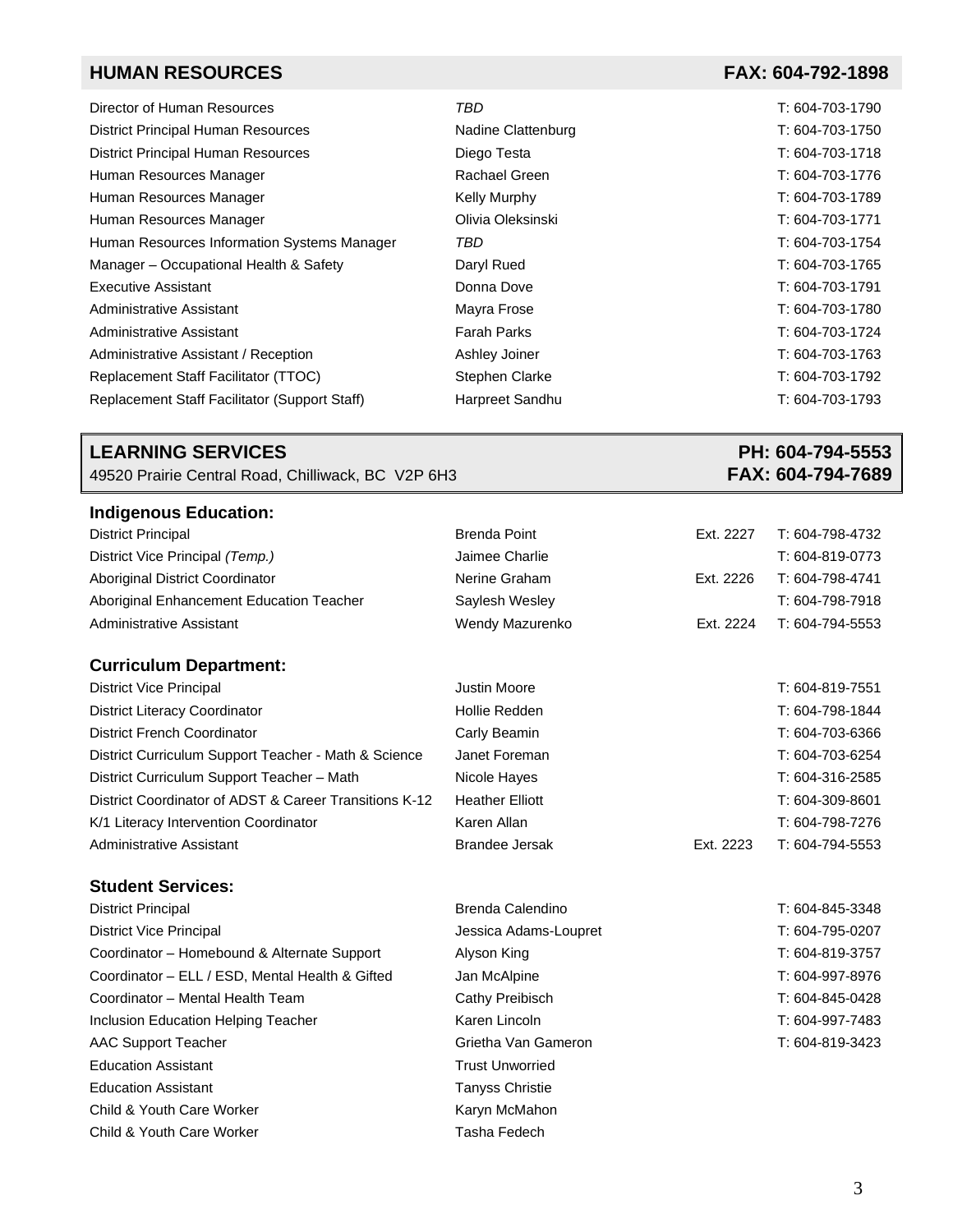| Speech & Language Pathologist    | Jillian Gordon           |           | T: 604-798-6157 |
|----------------------------------|--------------------------|-----------|-----------------|
| Speech & Language Pathologist    | <b>Kelly Purves</b>      |           | T: 604-798-5607 |
| Speech & Language Pathologist    | Erica Tolman             |           | T: 604-793-8346 |
| Speech & Language Pathologist    | <b>Mallorie Wrightly</b> |           | T: 604-798-5335 |
| Speech & Language Pathologist    | Nadine Gagnon            |           | T: 604-798-2751 |
| Speech & Language Pathologist    | <b>Emily Shepherd</b>    |           | T: 604-798-8873 |
| Speech & Language Pathologist    | Heidi Logan              |           | T: 604-845-4732 |
| Speech & Language Assistant      | Darla Rintjema           |           |                 |
| Speech & Language Assistant      | <b>Melanie Paisley</b>   |           |                 |
| Speech & Language Assistant      | Nicola McCulloch         |           |                 |
| Speech & Language Assistant      | Jenna Snow               |           |                 |
| <b>Occupational Therapist</b>    | <b>Cheryl Vinchoff</b>   |           | T: 604-798-2771 |
| Occupational Therapist           | Erin Schroeder           |           | T: 604-845-7254 |
| Physiotherapist                  | <b>Blair Dinsdale</b>    |           |                 |
| School Psychologist              | Laura Beatty             |           | T: 604-798-5229 |
| School Psychologist              | <b>Bonnie Fulford</b>    |           | T: 604-819-7924 |
| School Psychologist              | Jo Friesen               |           | T: 604-798-2582 |
| School Psychologist              | Dena Woolf (LOA)         |           | T: 604-798-9467 |
| School Psychologist              | Sue Friesen              |           | T: 604-819-5545 |
| School Psychologist              | Lizzy Hatten (LOA)       |           | T: 604-798-1726 |
| School Psychologist              | Jane Ullyott             |           | T: 604-750-0508 |
| School Psychologist (Intern)     | Maryann Osman            |           |                 |
| Teacher - ELL / ESD              | Susan Tompke             |           |                 |
| Teacher - ELL / ESD              | Amy Crosman              |           | T: 604-798-4166 |
| Teacher - ELL / ESD              | <b>Sherry Liptak</b>     |           | T: 604-798-8326 |
| Teacher - ELL / ESD              | Julie-Ann Taylor         |           | T: 604-798-6829 |
| Teacher – ELL / ESD              | Rae-Dawn Ajabu           |           | T: 604-798-3662 |
| Teacher – ELL / ESD              | Patricia Ropain          |           | T: 604-993-0172 |
| Teacher - ELL / ESD              | Angela Groves            |           | T: 604-819-7386 |
| Teacher – ELL / ESD              | David Brien              |           | T: 604-819-6651 |
| Teacher – ELL / ESD              | <b>Heather Brown</b>     |           |                 |
| Teacher - Deaf & Hard of Hearing | Cheryl Lacey             |           | T: 604-798-3733 |
| Teacher - Visually Impaired      | <b>Gail Gilchrist</b>    |           | T: 604-798-1278 |
| Teacher - Visually Impaired      | Karianne Pearce          |           |                 |
| Administrative Assistant         | Lisa Ball                | Ext. 2221 | T: 604-794-5553 |
| Administrative Assistant         | Heidi Schmidt            | Ext. 2222 | T: 604-794-5553 |

| <b>CAREER EDUCATION</b><br>49520 Prairie Central Road, Chilliwack, BC V2P 6H3 |                          |           | PH: 604-794-5553<br>FAX: 604-794-7689 |
|-------------------------------------------------------------------------------|--------------------------|-----------|---------------------------------------|
| <b>Work Experience Coordinator</b>                                            | Chris Reitsma            | Ext. 2225 | T: 604-798-2332                       |
| Work Experience Facilitator (GWG)                                             | Kathy Wiseman            |           | T: 604-798-8758                       |
| Work Experience Facilitator (SSS)                                             | Amber Ellert             |           | T: 604-798-1682                       |
| Work Experience Facilitator (KSS)                                             | Carlene LaFreniere       |           | T: 604-798-1682                       |
| Work Experience Facilitator (CSS)                                             | Jacqueline Turman        |           | T: 604-798-7034                       |
| Work Experience Facilitator-Apprenticeship                                    | Amy (Rice) Causton (CSS) |           | T: 604-798-3882                       |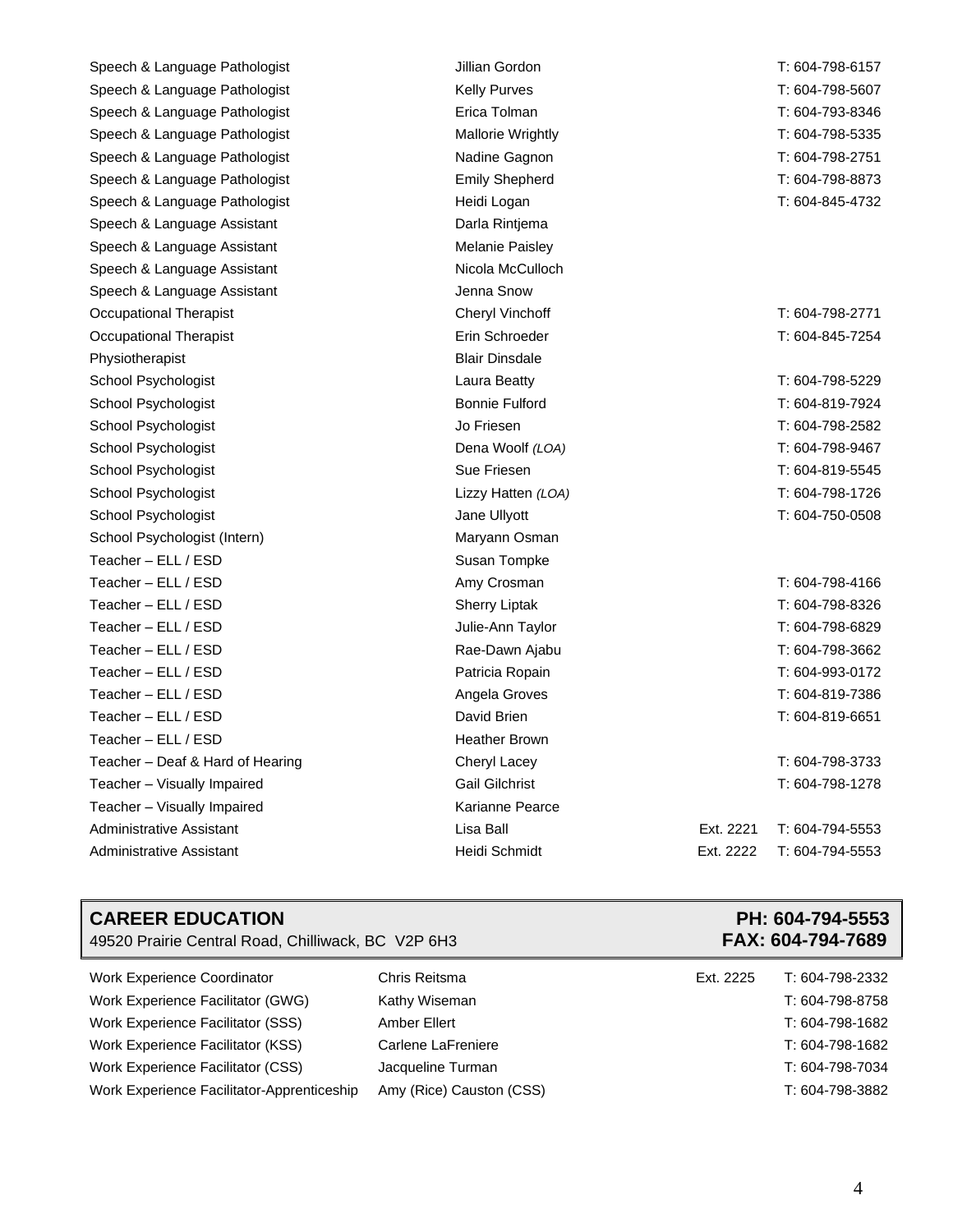| <b>FACILITIES DEPARTMENT</b><br>44877 Yale Road, Chilliwack, BC V2R 4H3                                                                                                             |                                                                                                                                      |                                                                                             | 604-792-4327                                                                                                   |
|-------------------------------------------------------------------------------------------------------------------------------------------------------------------------------------|--------------------------------------------------------------------------------------------------------------------------------------|---------------------------------------------------------------------------------------------|----------------------------------------------------------------------------------------------------------------|
| Director of Facilities & Transportation<br>Manager - Facilities<br>Manager - Facilities<br>Manager - Facilities (Custodial)<br>Administrative Assistant<br>Administrative Assistant | Allan Van Tassel<br><b>Robert Bullock</b><br><b>Tom Nichols</b><br><b>Bryce Stephenson</b><br>Carla Davis<br><b>Brittany Alendal</b> |                                                                                             | F: 604-792-5220<br>F: 604-792-5220<br>F: 604-792-5220<br>F: 604-792-5220<br>F: 604-792-5220<br>F: 604-792-5220 |
| <b>INFORMATION TECHNOLOGY</b>                                                                                                                                                       |                                                                                                                                      |                                                                                             |                                                                                                                |
| Manager of Technology<br>Computer Services Technician Foreman<br>Computer Services Technician Foreman<br>Computer Services Technician Foreman<br>IT Support Helpdesk                | Gordon Bridge<br>Randy Janzen<br>Vlad Nosov<br><b>Mark Bakker</b><br>Jas Dhaliwal                                                    | T: 604-792-4357<br>T: 604-792-4357<br>T: 604-701-4975<br>T: 604-997-1782<br>T: 604-792-4357 | F: 604-792-5220<br>F: 604-792-5220<br>F: 604-792-5220<br>F: 604-792-5220<br>F: 604-792-5220                    |
| <b>TRANSPORTATION DEPARTMENT</b><br>44877 Yale Road, Chilliwack, BC V2R 4H3                                                                                                         |                                                                                                                                      |                                                                                             | 604-792-1255                                                                                                   |
| <b>Manager of Facilities</b><br>Dispatch Foreman<br>Mechanic Foreman<br><b>Transportation Clerk</b><br><b>Transportation Clerk</b>                                                  | Wayne Williams<br>Ron Daase<br>Mike Rouleau<br>Tracey O'Hara<br><b>Kari Roberts</b>                                                  |                                                                                             | F: 604-792-3148<br>F: 604-792-3148<br>F: 604-792-3148<br>F: 604-792-3148<br>F: 604-792-3148                    |
| <b>NEIGHBOURHOOD LEARNING CENTRE (NLC)</b><br>46361 Yale Road, Chilliwack, BC V2P 2P8                                                                                               |                                                                                                                                      |                                                                                             | 604-701-4978                                                                                                   |
| Manager - Facilities<br><b>Booking Clerk</b><br><b>Booking Clerk</b>                                                                                                                | Mark Klassen<br>Kristine Webb<br>TBD                                                                                                 |                                                                                             | F: 604-701-4977<br>F: 604-701-4977<br>F: 604-701-4977                                                          |
| <b>ELEMENTARY SCHOOLS</b><br><b>P=Principal</b><br><b>A</b> =Community School *= French Immersion                                                                                   | <b>VP=Vice-principal</b><br><b>AA=Administrative Assistant</b><br><b>M=StrongStart Centres</b>                                       | T=Telephone                                                                                 | $F = Fax$                                                                                                      |
| <b>Bernard</b><br>P: Brad Johnston<br>VP: Carla Thompson                                                                                                                            | 回<br>45465 Bernard Ave.<br>Chilliwack, BC V2P 1H6                                                                                    | AA: Lianne McCarthy<br>Ruby Anderton                                                        | T: 604-795-7840<br>F: 604-795-5943                                                                             |
| <b>Central Elementary Community</b><br>P: Leslie Waddington<br>VP: Donna Arnold                                                                                                     | 森<br>9435 Young Rd.<br>Chilliwack, BC V2P 4S7                                                                                        | AA: Robin Gudjonson<br>Ruby Anderton                                                        | T: 604-792-8537<br>F: 604-792-0104                                                                             |
| Cheam<br>P: Iain Gardner                                                                                                                                                            | 9895 Banford Rd.<br>Chilliwack, BC V2P 6H3                                                                                           | AA: Merilee Adrian                                                                          | T: 604-792-1416<br>F: 604-792-3485                                                                             |
| <b>Cultus Lake Community</b><br>P: Sharon Bernard (Acting)                                                                                                                          | 71 Sunnyside Blvd.<br>∗<br>Cultus Lake, BC V2R 5B5<br>o                                                                              | AA: TBD                                                                                     | T: 604-858-6266<br>F: 604-858-2793                                                                             |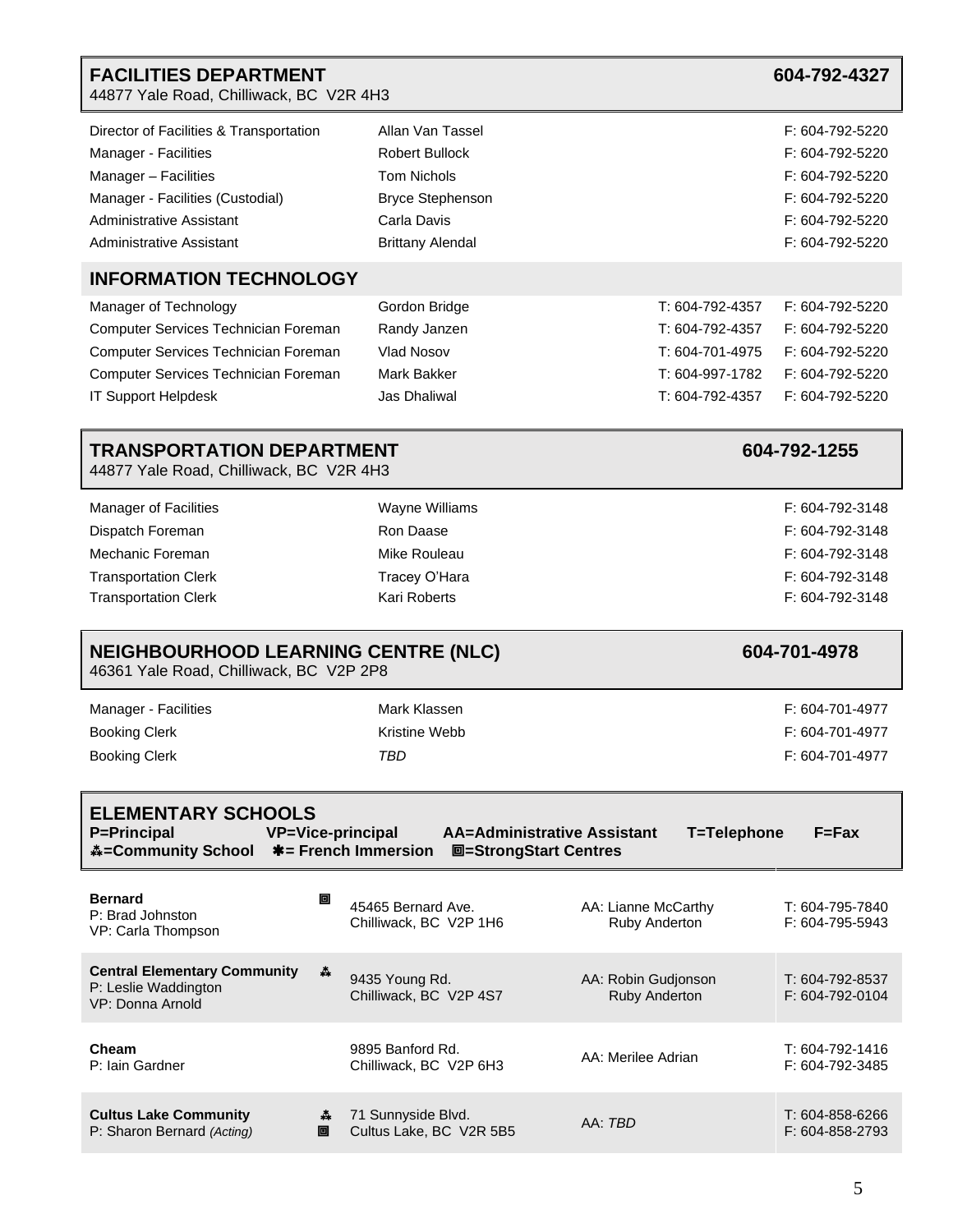| <b>East Chilliwack</b><br>P: Ken Chater                                                                                  |        | 49190 Chilliwack Central Rd.<br>Chilliwack, BC V2P 6H3               | AA: Shirley Christison                                            | T: 604-794-7533                    |
|--------------------------------------------------------------------------------------------------------------------------|--------|----------------------------------------------------------------------|-------------------------------------------------------------------|------------------------------------|
| <b>Evans</b><br>P: Wade Gemmell                                                                                          |        | 7600 Evans Rd.<br>Chilliwack, BC V2R 1L2                             | AA: Annette Morelli                                               | T: 604-858-3057<br>F: 604-858-1796 |
| <b>Greendale Elem. Community</b><br>P: Noel Sharman                                                                      | ≛.     | 6621 Sumas Prairie Rd.<br>Chilliwack, BC V2R 4K1                     | AA: Cassandra Holmes                                              | T: 604-823-6738                    |
| <b>Leary Integrated Arts &amp; Technology</b><br>P: Jim Edgcombe (LOA)<br>P: Carolyn Ingham (Acting)<br>VP: Devin Atkins |        | 9320 Walden St.<br>Chilliwack, BC V2P 7Y2                            | AA: Jocelyn Holden                                                | T: 604-792-1281                    |
| <b>Little Mountain</b><br>P: Nicole Driscoll<br>VP: Jacqueline Berkes                                                    | o      | 9900 Carleton St.<br>Chilliwack, BC V2P 6E1                          | AA: Kim Heemskerk                                                 | T: 604-792-0681<br>F: 604-792-4583 |
| <b>McCammon</b><br>P: Brad Driscoll<br>VP: Monica Padgham (Acting)                                                       | ▣      | 9601 Hamilton St.<br>Chilliwack, BC V2P 3X4                          | AA: Sharon Engstrom<br>Ruby Anderton                              | T: 604-795-7000<br>F: 604-792-6152 |
| <b>Promontory Heights Community</b><br>P: Chuck Bloch<br>VP: Lisa vanDalfsen                                             | 森      | 46200 Stoneview Dr.<br>Chilliwack, BC V2R 5W8                        | AA: Diane Thiessen<br>Kelsey McKay                                | T: 604-824-4885<br>F: 604-824-4891 |
| <b>Robertson</b><br>P: Lisa Wallace<br>VP: Sharilyn Mordaunt                                                             |        | 46106 Southlands Cres.<br>Chilliwack, BC V2P 1B1                     | AA: Barbara Gieselman<br><b>Ruby Anderton</b>                     | T: 604-795-5312<br>F: 604-795-3553 |
| <b>Rosedale Traditional Community</b><br>P: Erin McAstocker<br>VP: Stacey Pickles (Acting)                               | ▣<br>森 | 50850 Yale Rd.<br>Rosedale, BC V0X 1X2                               | AA: Suzy Ware<br>Kelsey Bond<br>Melanie Thompson<br>(Acct. Clerk) | T: 604-794-7124<br>F: 604-794-7872 |
| <b>Sardis</b><br>P: Janine McCurdy<br>VP: Brad Hagkull                                                                   | *      | 45775 Manuel Rd.<br>Chilliwack, BC V2R 2E6                           | AA: Laura Sumner<br>Cara LeBlanc                                  | T: 604-858-7145<br>F: 604-858-7104 |
| Stitó:s Lálém Totí:lt<br>P: Helen Plummer<br>VP: Jason Kemp                                                              |        | 5337 Tyson Rd.<br>Chilliwack, BC V2R 0P1<br>(opening September 2022) | AA: Kari McCandless<br>B: Jamie Champagne                         | T: 604-703-1707<br>F. 604-703-1708 |
| <b>Strathcona</b><br>P: Kim Kass<br>VP: Scott Fiddes                                                                     | ₩<br>o | 46375 Strathcona Rd.<br>Chilliwack, BC V2P 3T1                       | AA: Sheryl Picco<br>Brenda Jimmie                                 | T: 604-792-9301<br>F: 604-792-5645 |
| <b>Tyson</b><br>P: Joanna Kasper                                                                                         |        | 45170 South Sumas Rd.<br>Chilliwack, BC V2R 1W9                      | AA: Paula Libby                                                   | T: 604-858-2111<br>F: 604-824-0517 |
| <b>Unsworth</b><br>P: Shawna Petersen<br>VP: Shawn McLeod                                                                | 回      | 5685 Unsworth Rd.<br>Chilliwack, BC V2R 4B6                          | AA: Lori Gross<br>Brooklyn Kloot                                  | T: 604-858-4510<br>F: 604-858-9637 |
| Vedder<br>P: Tracy Wagner<br>VP: Paul Allanson                                                                           |        | 45850 Promontory Rd.<br>Chilliwack, BC V2R 5Z5                       | AA: Shelley Pilling<br>Mya LaMarsh                                | T: 604-858-4759<br>F: 604-858-8879 |
| Watson<br>P: Terry Bateman<br>VP: Shelley Burke (Acting)                                                                 | ▣      | 45305 Watson Rd.<br>Chilliwack, BC V2R 2H5                           | AA: Angela Betts<br><b>Brooklyn Kloot</b>                         | T: 604-858-9477<br>F: 604-858-8491 |
| <b>Yarrow Community</b><br>P: Charlotte DeBruyn                                                                          | A.     | 4595 Wilson Rd. N.<br>Chilliwack, BC V2R 5B9                         | AA: Kimberly Mercer                                               | T: 604-823-4408<br>F: 604-823-2243 |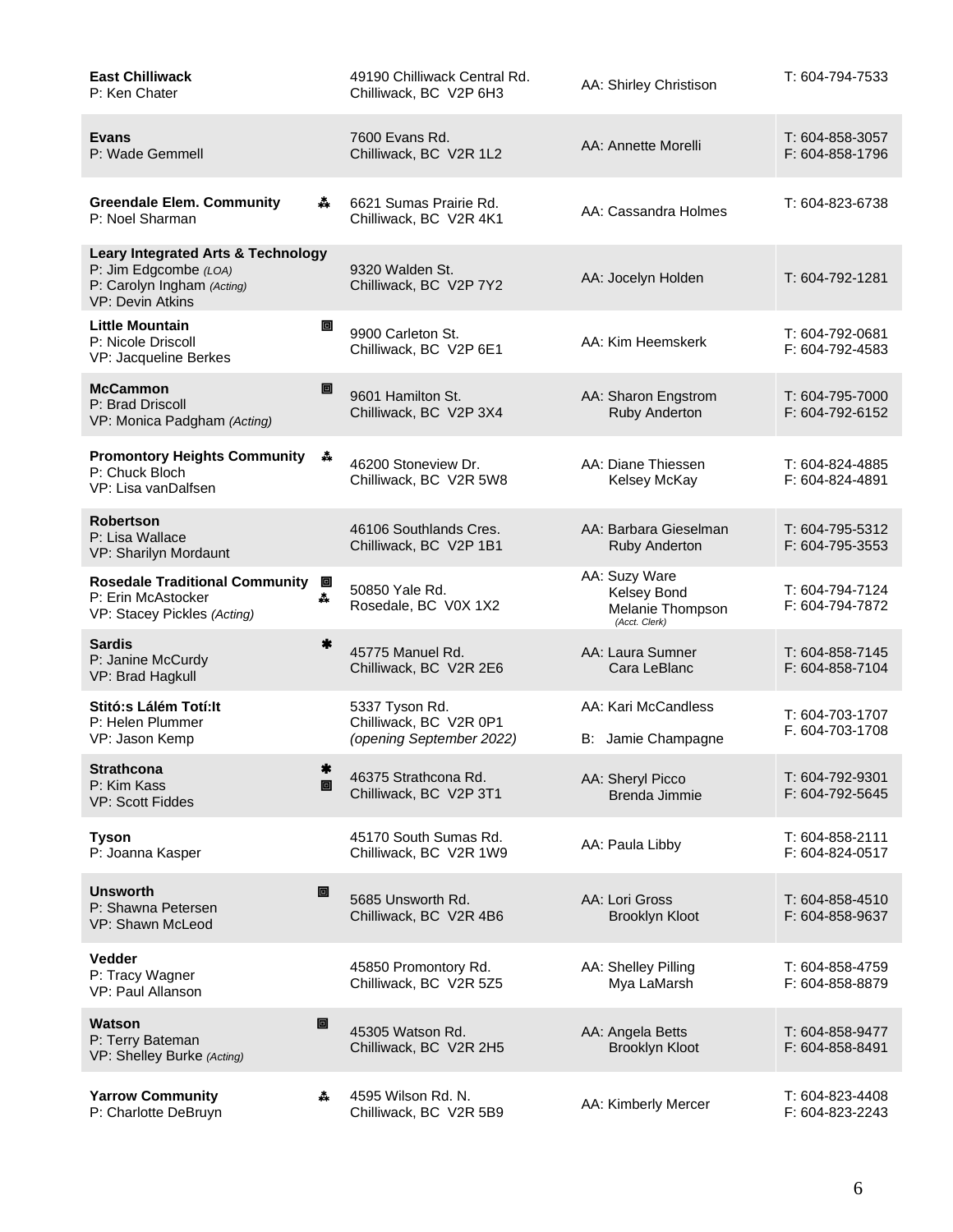## **MIDDLE & SECONDARY SCHOOLS**

| בניסט ווערוניו שטויט<br><b>*= French Immersion</b>                                                                                              | P=Principal VP=Vice-principal AA=Administrative Assistant B=Business Manager T=Telephone F=Fax<br>森=Community School |                                                                                                                                      |                                    |
|-------------------------------------------------------------------------------------------------------------------------------------------------|----------------------------------------------------------------------------------------------------------------------|--------------------------------------------------------------------------------------------------------------------------------------|------------------------------------|
| A.D. Rundle Middle<br>P: Salvina Sharp<br>VP: Brooke Janzen                                                                                     | 45660 Hocking Ave.,<br>Chilliwack, BC V2P 1B3                                                                        | AA: Misty Oenema<br>Julie Covey<br>Coby Wigham (Acct. Clerk)                                                                         | T: 604-792-4257<br>F: 604-792-3457 |
| <b>Chilliwack Middle</b><br>∗<br>P: Paula Gosal<br>VP: Kellie Valburg (Acting)                                                                  | 46354 Yale Rd.<br>Chilliwack, BC V2P 2R1                                                                             | AA: Stacey Pruss<br>TBD<br>Ruby Anderton<br>Shannon Knapton<br>(Acct. clerk)                                                         | T: 604-795-5781<br>F: 604-795-4312 |
| <b>Chilliwack Secondary</b><br>P: Brian Fehlauer<br>VP: Louis Abraham<br><b>Carol Petek</b><br><b>Grant Kushniryk</b><br>Mathew Ferris (Acting) | 46363 Yale Rd.<br>Chilliwack, BC V2P 2P8                                                                             | AA: Ashley Loewen<br>Leah Laderoute<br>Valerie MacDonnell<br>Lisa Deputan<br>B: Rosanne James                                        | T: 604-795-7295<br>F: 604-795-7236 |
| G.W. Graham Secondary<br>P: Chuck Lawson<br>VP: Troy Gibbs<br>Paul Bernard<br>Beth Clarke (Acting)                                              | 45955 Thomas Rd.<br>Chilliwack, BC V2R 0B5                                                                           | AA: Dana Emmons (LOA)<br>April Mancinelli (temp.)<br><b>Kim Steeves</b><br>Karen Paulsen<br><b>Candace Fischer</b><br>B: Amie Jalava | T: 604-847-0772<br>F: 604-824-0711 |
| Imagine High Integrated Arts &<br><b>Technology Secondary School</b><br>P: Brooke Haller<br>VP: Stacey Parsons                                  | 45669 Yale Rd.<br>Chilliwack, BC V2P 2N1                                                                             | AA: Jacquie Marshall<br>Stephanie McKay<br>B: Deanna Davyduke                                                                        | T: 604-792-0941<br>F: 604-792-0971 |
| <b>Kwiyeqel Secondary School</b><br>P: Sean Wicker<br>VP: Kim Parker<br>Ryan Pastorchik (Acting)                                                | 8855 Elm Dr.<br>Chilliwack, BC V2P 4Y8                                                                               | AA: Cathy Cyrull<br>Roberta Laury                                                                                                    | T: 604-792-9277<br>F: 604-792-4094 |
| <b>Mount Slesse Middle</b><br>P: Danielle Wicker<br>VP: Michael Kotanko<br><b>Michelle Davis</b>                                                | 5871 Tyson Rd.<br>Chilliwack, BC V2R 3R6                                                                             | AA: Holly McCall<br>Karen Klein<br>Jordin Demkes (LOA)<br><b>Crystal Brass</b><br>Gina Graham (temp.)<br>Marlene Denny (Acct. Clerk) | T: 604-824-7481<br>F: 604-824-7328 |
| <b>Rosedale Traditional</b><br>蟲<br><b>Community</b><br>P: Erin McAstocker<br>VP: Stacey Pickles (Acting)                                       | 50850 Yale Rd.<br>Rosedale, BC V0X 1X2                                                                               | AA: Suzy Ware<br><b>Kelsey Bond</b><br>Melanie Thompson<br>(Acct. Clerk)                                                             | T: 604-794-7124<br>F: 604-794-7872 |
| <b>Sardis Secondary</b><br>*<br>P: Dan Heisler (LOA)<br>Lynnet Schramm (Acting)<br><b>VP: Jeff Dartnell</b><br>Lisa Ego<br>Cheryl Lightle       | 45460 Stevenson Rd.<br>Chilliwack, BC V2R 2Z6                                                                        | AA: Leigh Radford<br>Sandy McInally<br>Joanne Krawchuk<br><b>Shannon Hewitt</b><br>B: Sandi Bogstie                                  | T: 604-858-9424<br>F: 604-858-2195 |
| Stitó: Lálém Totí: It<br>P: Helen Plummer<br>VP: Jason Kemp                                                                                     | 5337 Tyson Rd.<br>Chilliwack, BC V2R 0P1<br>(opening September 2022)                                                 | AA: Kari McCandless<br>B: Jamie Champagne                                                                                            | T: 604-703-1707<br>F. 604-703-1708 |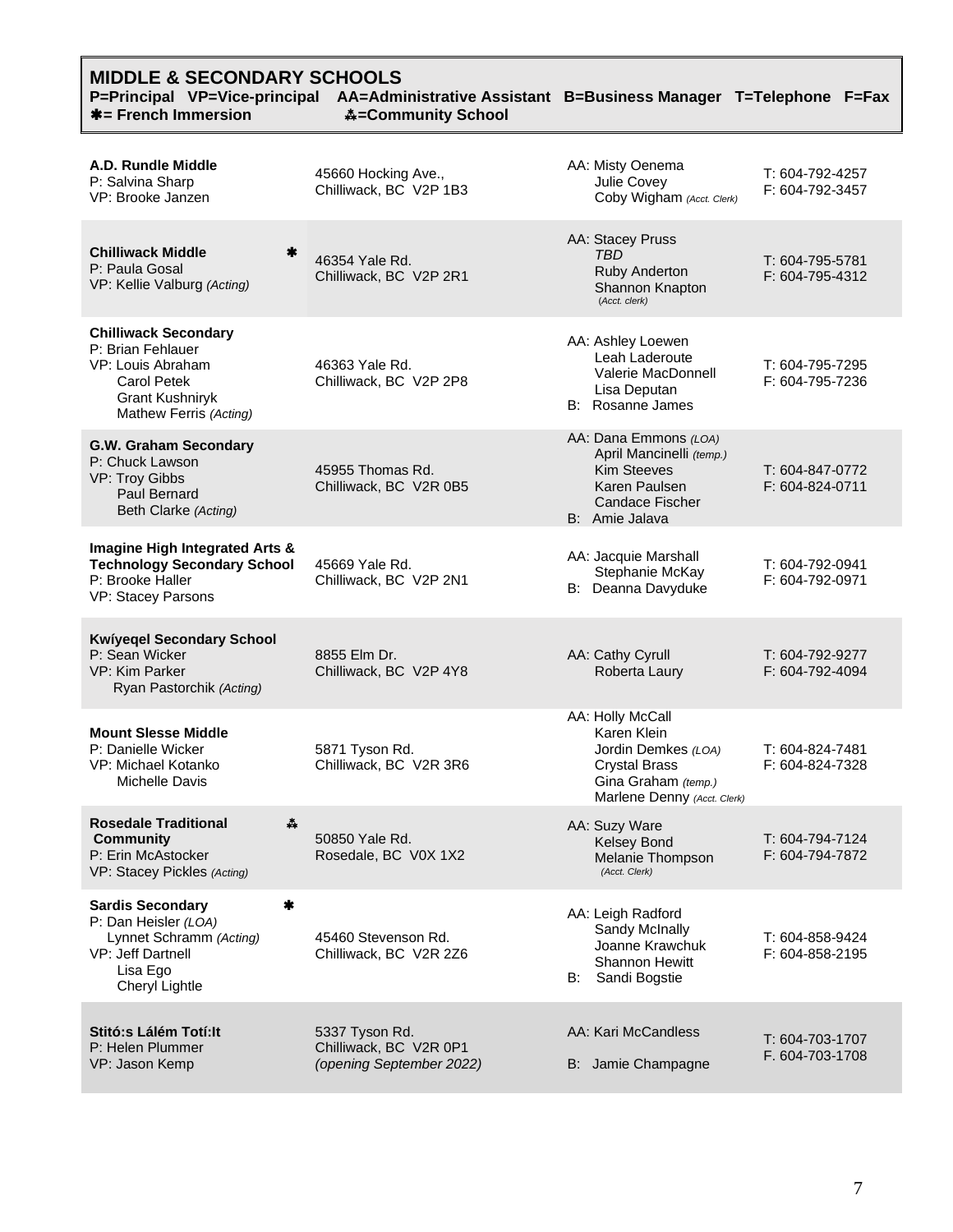#### **Vedder Middle**

P: Gabe D'Archangelo VP: Matt Brooks *(LOA)* Chris Falk *(Acting)* Sarah Gamboa

45560 South Sumas Rd. Chilliwack, BC V2R 1S3 AA: Jodi Beveridge Erin McLeod Ashley Wishlow Andrea Darby *(temp.)* Sara Baird (A*cct. Clerk)*

T: 604-858-7141 F: 604-858-7563

#### **ALTERNATE PROGRAMS P=Principal VP=Vice-principal AA=Administrative Assistant B=Business Manager T=Telephone F=Fax Kwíyeqel Secondary School Continuing Education Summer Learning** P: Sean Wicker VP: Kim Parker Ryan Pastorchik *(Acting)* 8855 Elm Dr. Chilliwack, BC V2P 4Y8 AA: Cathy Cyrull Roberta Laury Joan Simpson T: 604-792-9277 F: 604-792-4094

| <b>STAFF RESOURCES</b>                                            |                                                                              |                           |                       |
|-------------------------------------------------------------------|------------------------------------------------------------------------------|---------------------------|-----------------------|
| <b>BCPSEA</b>                                                     | 400 - 1333 West Broadway<br>Vancouver, BC V6H 4C1<br>contact.us@bcpsea.bc.ca | T: 604-730-0739           | F: 604-730-0787       |
| <b>BCPVPA</b>                                                     | #200-525 10th Avenue West<br>Vancouver, BC V5Z 1K9                           | T: 1-800-663-0432         | F: 604-877-5380       |
| <b>BCSTA</b>                                                      | 4th floor - 1580 West Broadway<br>Vancouver, BC V6J 5K9<br>bcsta@bcsta.org   | T: 604-734-2721           | F: 604-732-4559       |
| <b>BCTF</b>                                                       | 100 - 550 West 6th Avenue<br>Vancouver, B.C. Canada V5Z 4P2                  | $T: 1 - 800 - 663 - 9163$ | F: 604-871-2290       |
| <b>CTA</b>                                                        | #203 - 45970 Airport Road<br>Chilliwack, BC V2P 1A2                          | T: 604-792-9233           | F: 604-792-9389       |
| CUPE-Local 411                                                    | #227 - 8472 Harvard Place<br>Chilliwack, BC V2P 7Z5                          | T: 604-392-1411           |                       |
| <b>Chilliwack Retired Teachers</b>                                |                                                                              | T: 604-858-3376           |                       |
| <b>Disability Management Institute</b>                            | #203-2071 Kingsway Avenue<br>Port Coquitlam, BC V3C 6N2                      | T: 1-866-963-9995         | F: 1-866-963-9994     |
| Employee & Family Assistance<br>Program                           | Suite 300 - 1665 West Broadway<br>Vancouver, BC V6J 1X1                      | T: 1-800-667-0993         | F: 604-739-4353       |
| <b>Fraser Health Authority</b><br>(Chilliwack Public Health Unit) | 45470 Menholm Road<br>Chilliwack, B.C. V2P 1M2<br>feedback@fraserhealth.ca   | T: 604-702-4900           | F: 604-702-4901       |
| Ministry of Education                                             | PO Box 9146 Stn. Prov. Govt.<br>Victoria, BC V8W 9H1                         | T: 1-800-663-7867         | F: 250 356-5945       |
| Pacific Blue Cross                                                | PO Box 7000<br>Vancouver, BC V6B 4E1                                         | $T: 1 - 888 - 275 - 4672$ |                       |
| Schools Protection Program                                        | PO Box 3586<br>Victoria BC V8W 3W6                                           | $T: 250 - 356 - 1794$     | $F: 250 - 356 - 6222$ |